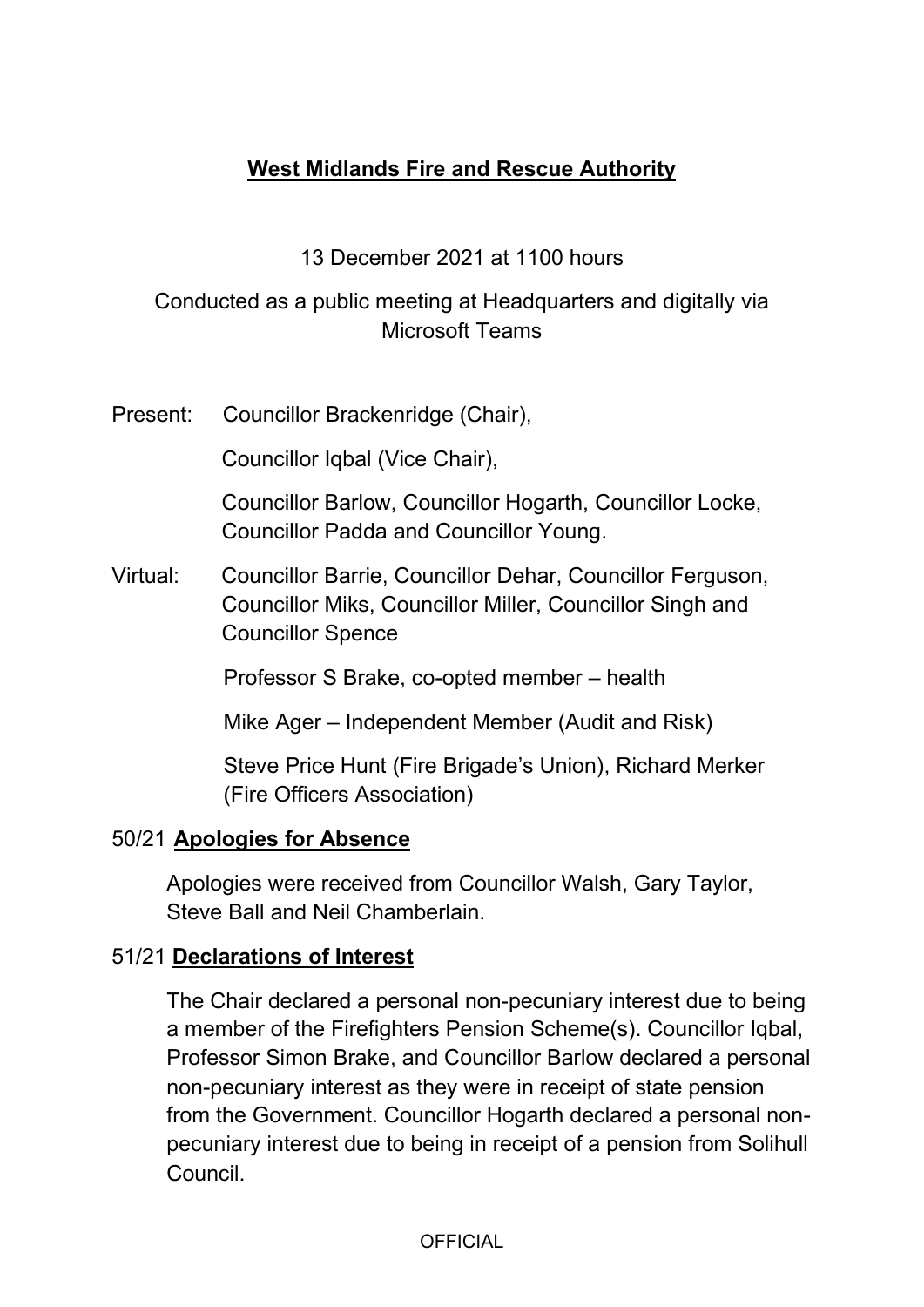### 52/21 **Chairs Announcements**

The Chair welcomed all attendees to the meeting of the full Fire Authority.

The Chair wished to congratulate Deputy Chief Fire Officer Wayne Brown who had been awarded the Most Influential BAME Individual in Fire for his outstanding contribution to diversity and equality in the Fire and Rescue Service over the last two years. Congratulation was also given to Kris Darnley and Darryll Darkin on receiving Certificates of Merit at the Asian Fire Service Association (AFSA) awards. The Authority were advised that it had been a great achievement for the service to be nominated for the COVID-19 "going the extra mile" award, alongside so many other fantastic nominees. Congratulations was given to all of the nominees who joined DCFO Wayne Brown and Councillor Kirat Singh at the event.

The Asian Fire Service Association had circulated a letter to both the Chair of the Authority and the Chief Fire Officer (CFO) to formally pass on their recognition and thanks to Assistant Chief Fire Officer, Sarah Warnes who would be retiring at the end 2021, for her contribution to diversity, inclusion, cohesion, and equality. She had been an instrument in driving the DICE agenda within the Service but also nationally.

Following round one of the HMICFRS Inspections that took place throughout 2018-2019. Sector feedback had been positive with the effectiveness of fire safety policy and procedures and the promotion of values and ethics were highlighted. Our inspection (as part of round 2 tranche 3) would commence from January 2022, with the 6-week inspection scheduled to start from the 21st of March 2022. The inspection would continue to focus on the three pillars of: effectiveness, efficiency and people.

Following national changes announced by the Government last week, West Midlands Fire Authority (WMFRA) would continue to use a hybrid approach to meetings and committee's where this is a decision-making forum. Policy Planning Forum (PPF) and the Joint Consultative Panel (JCP) would continue to take place digitally as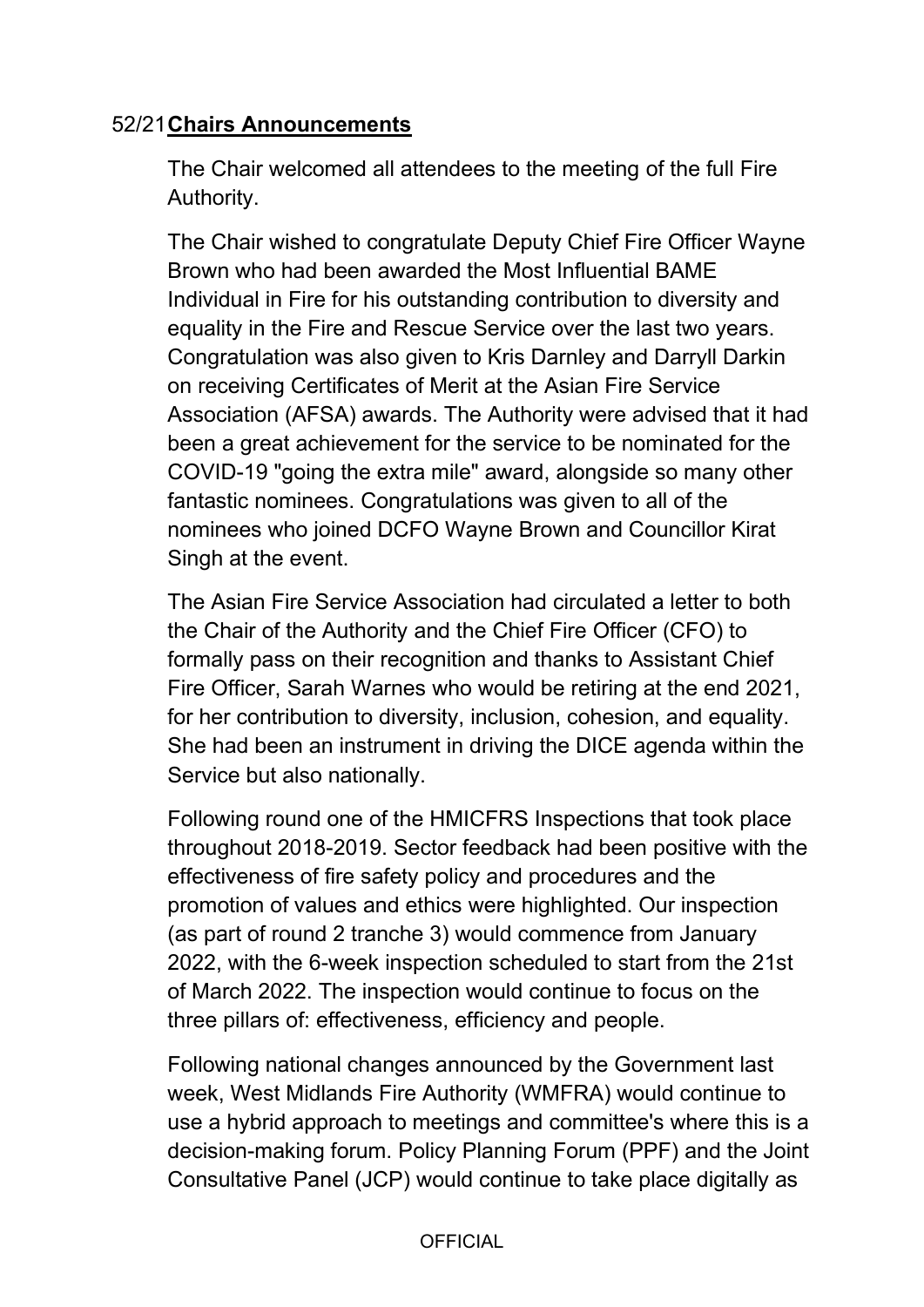these were not decision-making forums. A review would take place every 30 days.

COVID risk Assessments remained for FRA meetings and any changes to these would be considered aligned to national changes in government guidance/mandates. The Authority were reminded of the importance to regularly take Lateral Flow Tests and for hands, face, and space be observed as much as possible.

#### 53/21 **Chief Fire Officer's Announcements**

The CFO welcomed all attendees to the meeting.

The CFO thanked Sarah Warnes on behalf of the service and the Strategic Enabling Team for all the hard work and dedication. The letter of recognition from the Asian Fire Service Association had been one of the many ways in which Sarah had moved the service forward. Congratulations was given to Simon Barry who would be temporarily overseeing the Assistant Chief Fire Officer role for a term of 6 months.

The Excellence in Fire and Emergency Services awards had taken place and the Chief had been proud to see the Deputy Chief Fire Officer Wayne Brown be awarded the Most Influential BAME Individual in Fire. Praise was given as the West Midlands Fire Service (WMFS) had been the most nominated service throughout the country. WMFS had also been ranked in the top 10 of the top 50 inclusive employees' awards that made the WMFS the top 2 ranked Fire Service in the country for inclusivity.

The Authority were advised that following the government announcement, WMFS had resorted back to its previous guidance around working from home where possible. For those that would find this difficult both mentally and for personal reasons would be provided support to access the best options for them and alternative measures could be put in place. Although, this guidance had been implemented, the service would continue to assess the situation against its 3 domains to ensure that there would be a resilience in resources.

Following farewell messages from Members, Sarah Warnes thanked everyone for their kind words and advised that it had been a privilege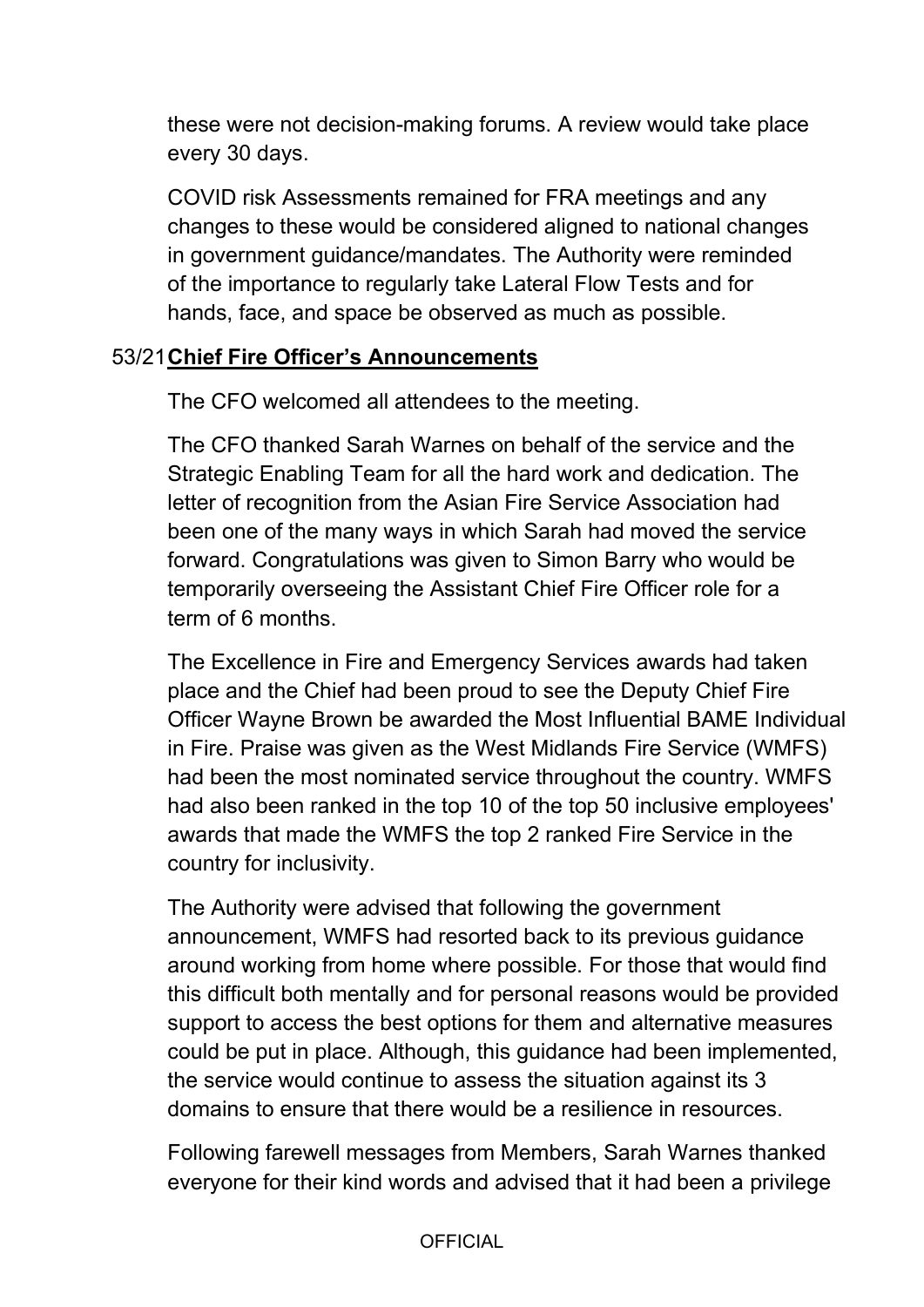and honour to work for WMFS. The People programme would now be in the capable hands of Simon Barry moving forward and wished him all the best in moving forward with the 'people' agenda.

The Chair advised the Authority that site visits to stations for Councillors would be postponed ensuring the health and safety of those on site and Members.

#### 54/21 **Minutes of the Fire and Rescue Authority 04 October 2021**

Resolved:

1. That the minutes of the Fire Authority meeting held on 04 October 2021 be confirmed as a correct record.

### 55/21 **Statement of Assurance 2020-21**

Karen Gowreesunker, Clerk to the Authority, provided an overview of the Statement of Assurance 2020-21 report that outlined the revised statement of Assurance for 2020-21, as per appendix 1.

The Authority were advised that it had been a legal requirement under The Fire and Rescue National Framework for England published in May 2018 for Fire and Rescue Authorities to review and publish a 'Statement of Assurance' on an annual basis. The Statement of Assurance had the following 3 key areas:

- 1. Financial
- 2. Governance
- 3. Operational

Each of these areas included a section on any potential improvements identified. The publicly published documentation that formed part of the West Midlands Fire and Rescue Authority's (WMFRA) assurance process highlighted were Statement of Accounts, Annual Governance Statement and the Community Safety Strategy (Community Risk Management Plan). The vast majority of other documentation referenced within the Statement of Assurance had already been published into the public domain.

Resolved: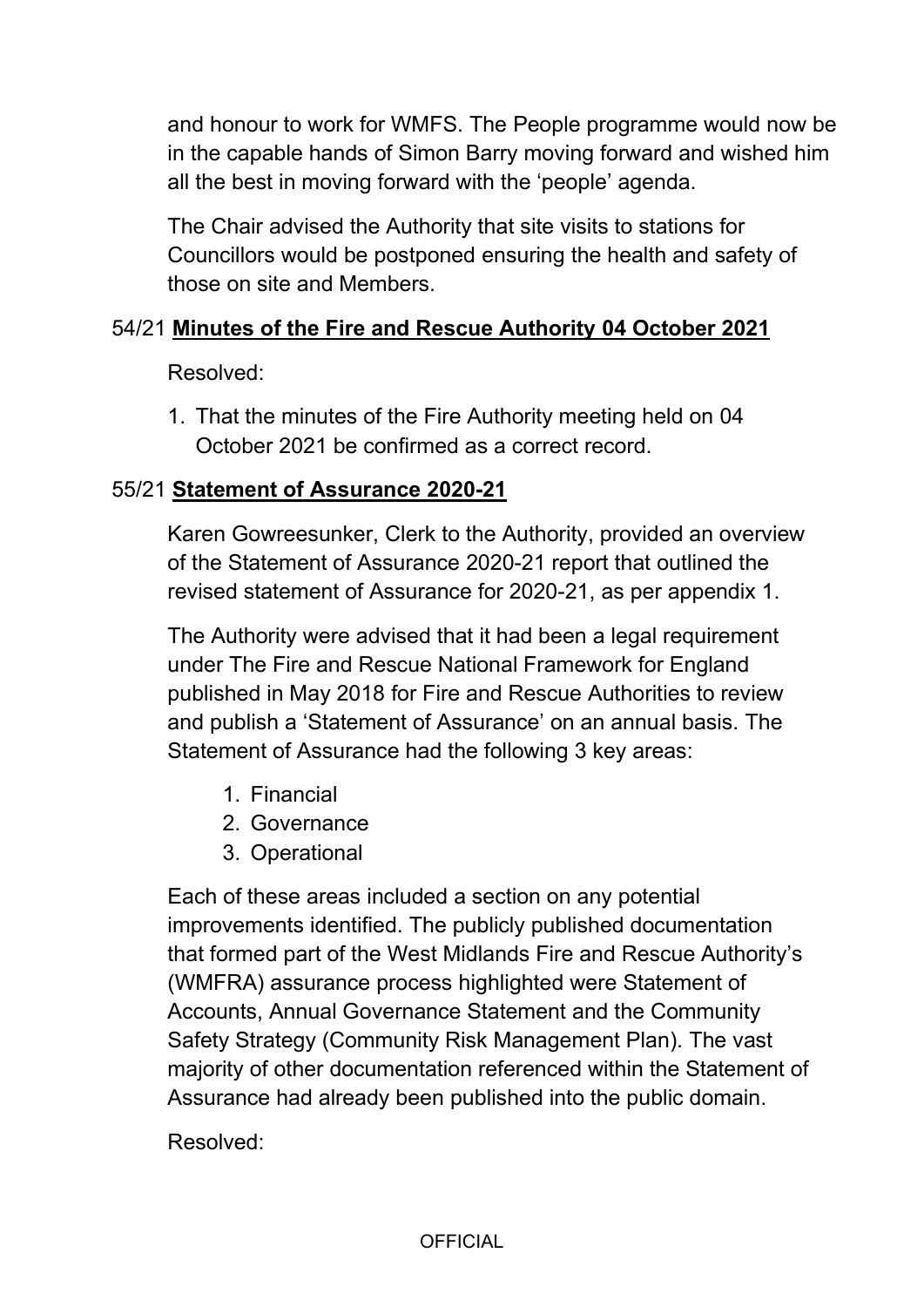1. That the Statement of Assurance 2020-2021 be approved.

### 56/21 **Financial Regulations**

Mike Griffiths, Treasurer to the Authority, provided an overview of the Financial Regulations report that outlined the proposed revised Financial Regulations that reflected the Authority's current financial processes, policies and regulations.

The Authority were advised that as a result of covid, the periodical review of the financial regulations had been delayed however, there had been no change in the core principle of the regulations. The proposed changes, as per appendix 1, reflected updates made to the Authority's Constitution and Committee structures and relevant accounting regulations.

Resolved:

1. That the revised Financial Regulations be approved.

### 57/21 **Monitoring of Finances**

Mike Griffiths provided an overview of the Monitoring of Finances report that outlined the monitoring of the Authorities finances for the current financial year up to October 2021, for the revenue budget and the capital programme.

The Authority were advised that the revenue budgeted to the end of October 2021 and the actual figure had been compared, as per appendix A of the report. The actual spend of the Authority up to October 2021, had been £58.518m compared to the projected budget of £58.765m therefore, had created a favourable variance of £247,000m. The table included in appendix B that included the full year of pension projections, was also highlighted.

Mike Griffiths advised that the Authority had approved its capital programme for 2020-21 and its expenditure to the end of October 2021 had been £2.624m. The main variance within the capital programme had been the result of delays with the Vehicle replacement programme and the roof replacement at Transport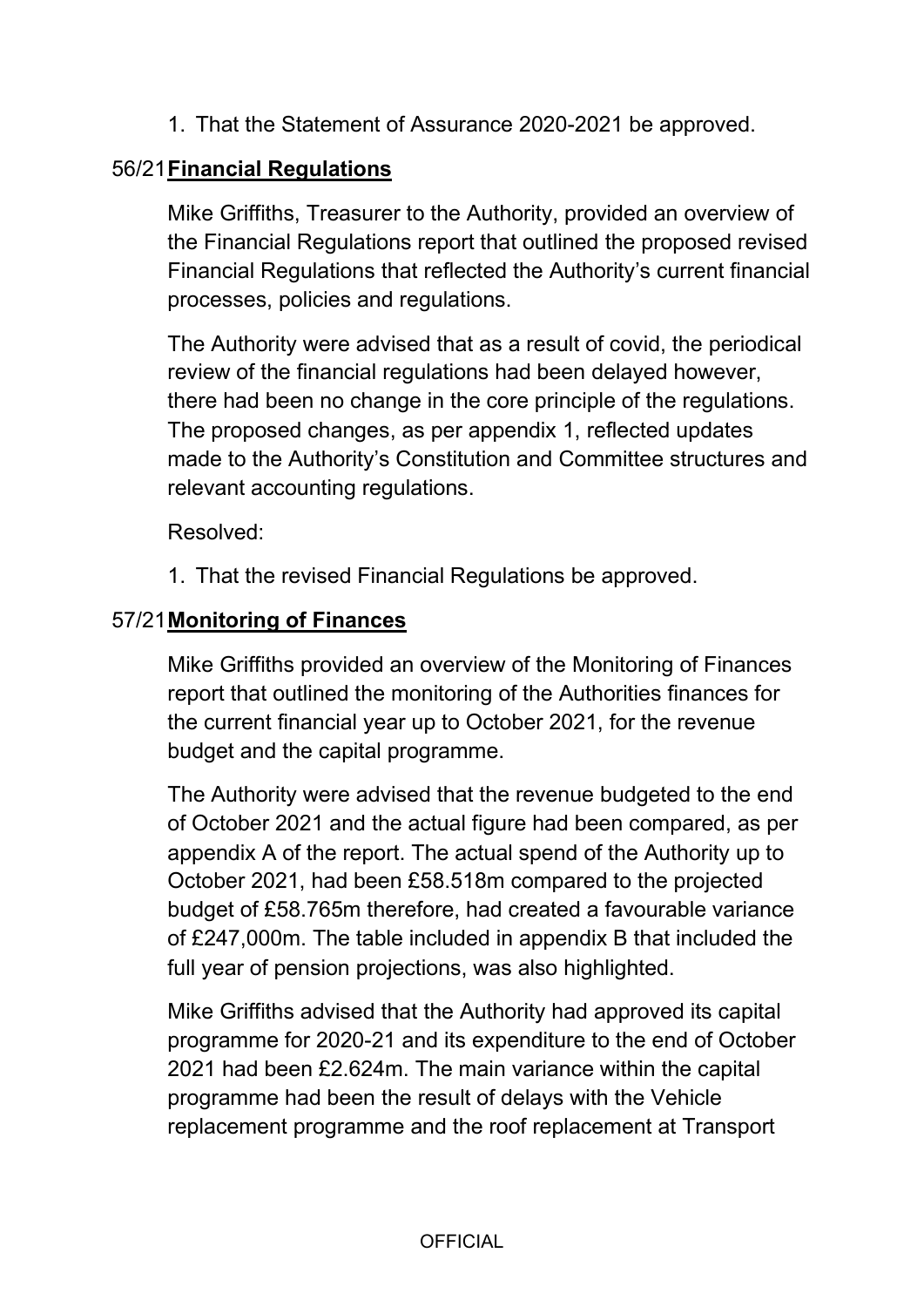Engineering Workshops, as per report. The anticipated spend had been £6.7m that would be funded from WMFS reserves.

Resolved:

1. That the content of the monitoring of finances report be noted.

## 58/21**Analysis of Progress of Quarterly Performance Against 'Our Plan' – Quarter 2 2021-22**

Karen Gowreesunker presented the Analysis of Progress of Quarterly Performance Against 'Our Plan' – Quarter 2 2021-22 report that outlined the status of the Services key Performance Indicators for quarter 2 2021-22 and the progress that had been made in the delivery of the three strategic priorities contained within 'Our Plan' 2021-24.

The Authority were advised that the Key Performance Indicators allowed the Service to manage performance and provided reassurance around the on-going performance of 'Our Plan'. The service was collected data live to monitor its performance.

The Key Performance Indicators highlighted to Members were riskbased attendance, BAME indicators and the transition of Safe and Well Points. The Authority were advised that performance with risk-based attendance had remained positive with targets met for all four categories of incident types: 1,2,3 and 4. Performance with the Safe and Well points would continue to be impacted until the transition of recording point via Tymly is completed. Following queries on the increase in performance following the easing of COVID restrictions and the announcement made by Government on Omicron; re-assurance was provided by the CFO. He advised that the service would continue to deliver safe and wells away from the workplace or with Personal Protective Equipment (PPE) and social distancing and therefore should not be impacted by the new strain.

Following comments on pressures of staff absence on the service, the CFO re-assured Members that the Service had been scenario planning against anticipated, significant impact on staffing.

**OFFICIAL**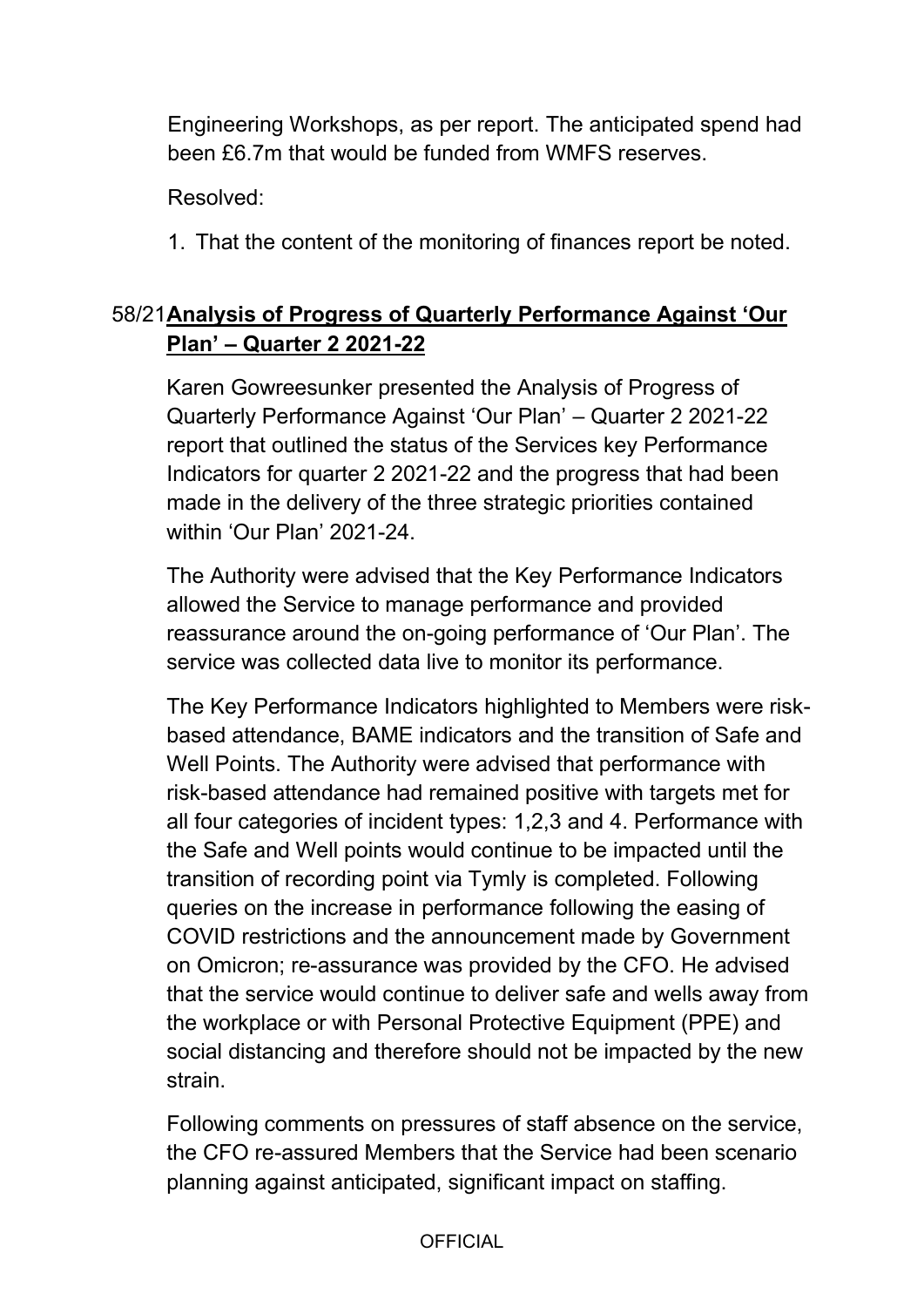Prevention, Protection and Response teams would be prioritising resources and measures had been put in place such as health surveillance and postponement of site visits. The Service would continue with its charity work and assisting with the vaccine roll out.

Resolved**:** 

- 1. That the status of the Services key Performance Indicators for quarter 2 2021-22 be noted.
- 2. That the progress made in the delivery of the three strategic priorities contained with 'Our Plan' 2021-2024 be noted.

# 59/21 **Minutes of the Collaboration and Transformation Committee held on 06 September 2021**

The Chair of the Collaboration and Transformation Committee wished to thank all officers for their continued contributions and support.

Following discussions on technical issues experienced by Cllr Hogarth, it was agreed that Kirsty Tuffin, Democratic Services Officer, provide support to Cllr Hogarth following the meeting. It was agreed that a note be added to the Collaboration and Transformation minutes for the 6 December meeting, on Cllr Hogarth's availability for the meeting and the technical issues he had faced accessing the meeting.

Resolved:

- 1. That the minutes of the Collaboration and Transformation Committee held on 06 September 2021 were received.
- 2. That it be agreed that Kirsty Tuffin, Democratic Services Officer, provide support to Cllr Hogarth following the meeting following his technical issues accessing the Collaboration and Transformation Committee on 6 December.
- 3. That it be agreed that a note be added to the Collaboration and Transformation minutes for the 6 December meeting, on Cllr Hogarth's availability for the meeting and the technical issues he had faced accessing the meeting.